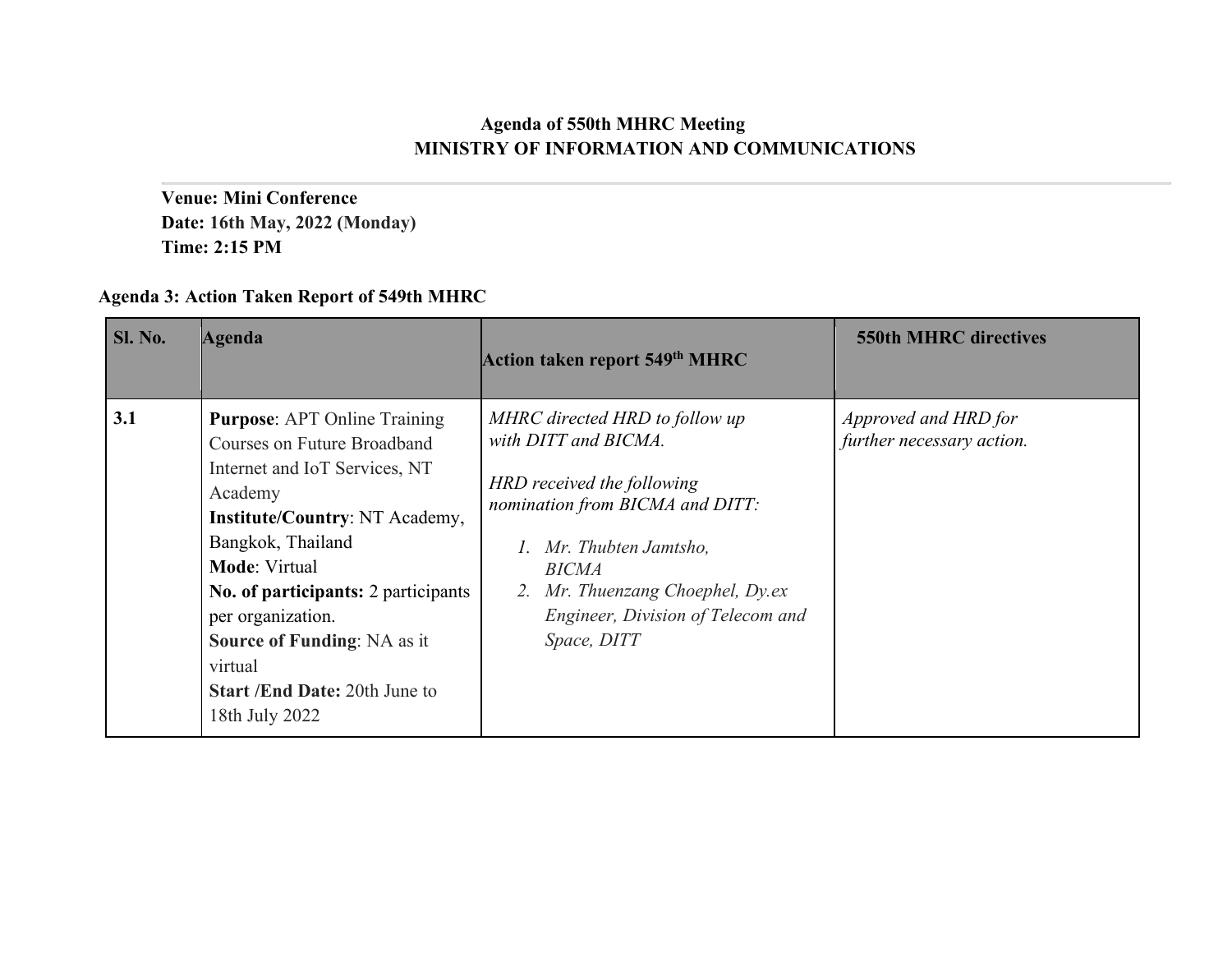| 3.3 | <b>Purpose:</b> APT Training course on<br><b>Intelligent Optical Network</b><br>Technology & Solutions<br>Mode: Virtual.<br><b>Institute/Country: WRIPT, PR</b><br>China<br><b>Source of Funding: NA as its</b><br>virtual<br>Start /End Date: 13-24 June 2022                                                                                                                               | MHRC directed HRD to follow up<br>with DITT and BICMA.<br>HRD received the following<br>nomination from BICMA and<br>DITT:<br>1. Mrs. Tshering Choden, Sr.<br>ICT Officer, BICMA<br>2. Karma Tenzin, Dy. Chief ICTO,<br>Infrastructure Division, DITT                               | Approved and HRD for<br>further necessary action. |
|-----|----------------------------------------------------------------------------------------------------------------------------------------------------------------------------------------------------------------------------------------------------------------------------------------------------------------------------------------------------------------------------------------------|-------------------------------------------------------------------------------------------------------------------------------------------------------------------------------------------------------------------------------------------------------------------------------------|---------------------------------------------------|
| 3.4 | <b>Purpose: Second BIMSTEC</b><br>Working Group to negotiate the<br>draft text of the Motor Vehicles<br>Agreement for the Regulation of<br>Passenger, Personal and Cargo<br>Vehicular Traffic between and<br>among BIMSTEC Member States.<br><b>Mode: Virtual</b><br><b>Institute/Country: Dhaka,</b><br>Bangladesh<br><b>Source of Funding: NA. Virtual</b><br>Start /End Date: 26 May 2022 | MHRC directed RSTA and PPD for<br>nomination.<br>HRD received the following nomination<br>from RSTA and PPD:<br>1. Mr. Leki Choda, Planning officer,<br><b>RSTA</b><br>2. Mr. Sonam Dorji, Sr. Legal Officer,<br><b>PPD</b><br>Mr. Chedup Dorji, Sr. Planning<br>3.<br>Officer, PPD | Approved and HRD for<br>further necessary action. |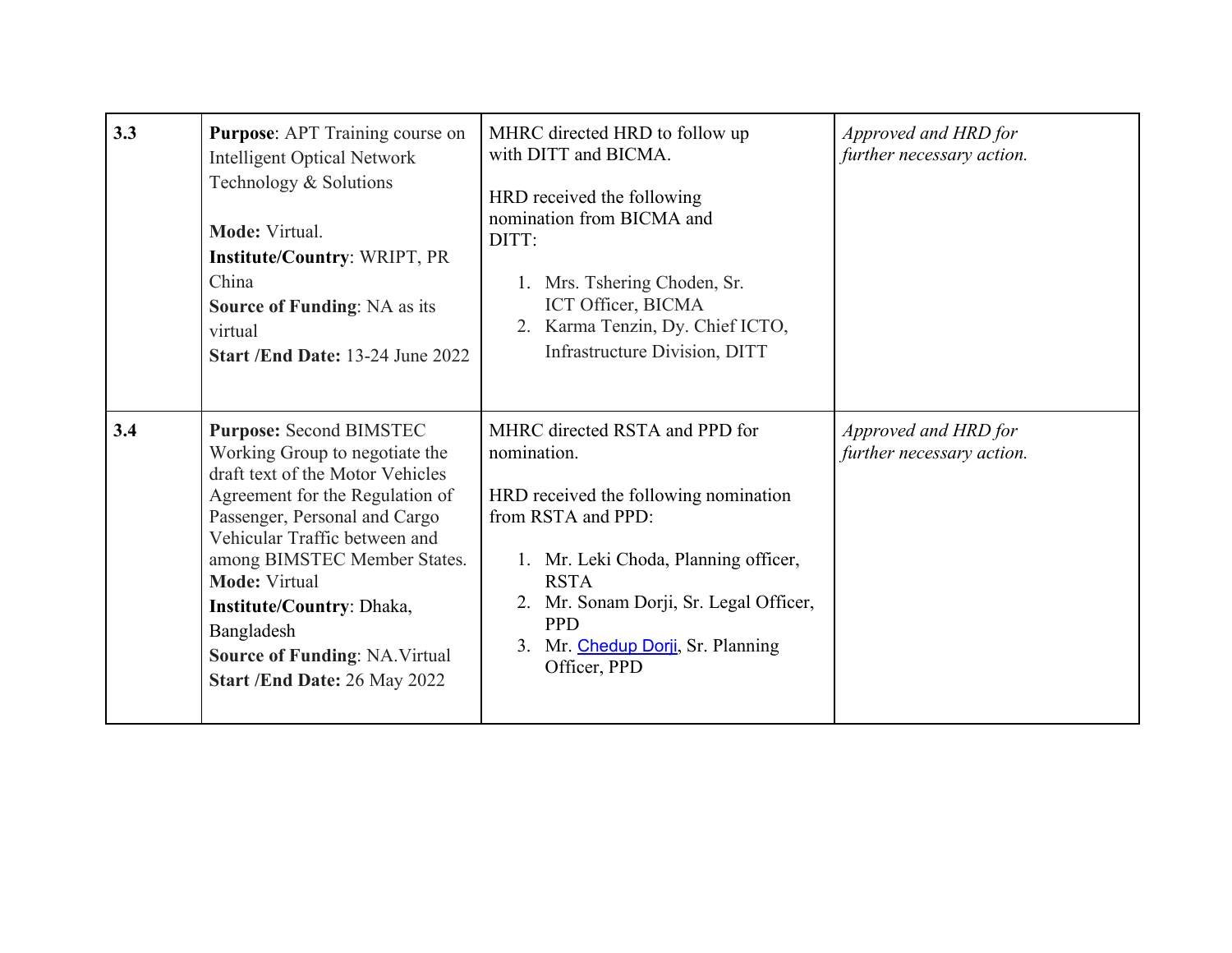| 3.5 | Purpose: The 4th Meeting of the<br><b>APT Conference Preparatory</b><br>Group for WRC-23.<br>Mode: Hybrid (Virtual as well as<br>Physical)<br><b>Institute/Country: Bangkok,</b><br>Thailand.<br><b>Source of Funding: NA. Virtual.</b><br>Start /End Date: 15 to 20 August,<br>2022. | MHRC directed DITT and PPD to discuss<br>the nomination. Nominations from BICMA<br>may be looked into.<br>PPD recommended to seek nominations<br>from BICMA.           | HRD to follow up<br>nominations from DITT and<br>BICMA.                                         |
|-----|---------------------------------------------------------------------------------------------------------------------------------------------------------------------------------------------------------------------------------------------------------------------------------------|------------------------------------------------------------------------------------------------------------------------------------------------------------------------|-------------------------------------------------------------------------------------------------|
| 3.6 | <b>Purpose:</b> Invitation $(F)$ to the 22nd<br><b>APT Policy and Regulatory Forum</b><br>(PRF-22),<br>Institute/Country: Bangkok,<br>Thailand<br><b>Source of Funding:</b> NA as it is<br>virtual<br>Start /End Date: 19-21 July 2022,                                               | MHRC directed DITT, PPD and BICMA to<br>discuss nominations.<br>HRD received the following nomination<br>from PPD:<br>Mrs. Pema Chetsho, Sr. Research Officer,<br>PPD. | <b>Nomination from PPD</b><br>approved. HRD to follow up<br>nominations from DITT and<br>BICMA. |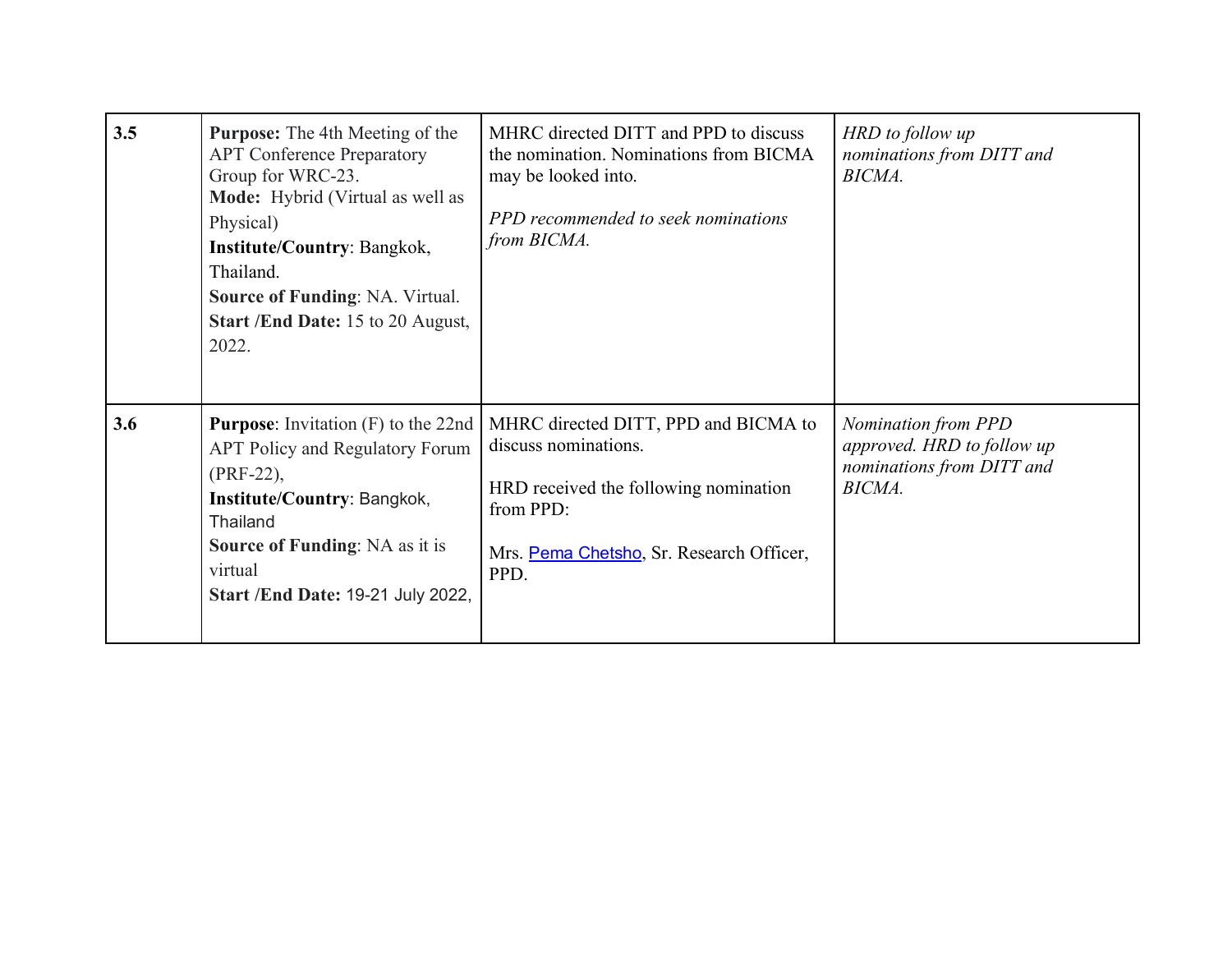| 3.7 | <b>Purpose:</b> Drone Training                                                                                                                                                                                                                                      | Earlier nominations approved. DoAT to                                                                                                                                              | Approved and HRD for      |
|-----|---------------------------------------------------------------------------------------------------------------------------------------------------------------------------------------------------------------------------------------------------------------------|------------------------------------------------------------------------------------------------------------------------------------------------------------------------------------|---------------------------|
|     | Institute/Country:In-Country                                                                                                                                                                                                                                        | submit nomination.                                                                                                                                                                 | further necessary action. |
|     | <b>Source of Funding: DDM</b><br>(MoHCA)/WFP.<br><b>Start /End Date: 1-8 June 2022</b><br><b>Nomination:</b><br>Ms. Sonam Lhamo, Sr.<br>ICTO, DITT<br>2. Mr. Tashi Gyeltshen, Asst.<br>Transport Officer, RSTA,<br>Thimphu<br>3. Ugyen Rangdol, AIMO,<br>MRD, DoIM. | HRD received the following nominations<br>form $DoAT$ :<br>Mr. Sangay, (200901211), Chief of<br>ANSD, DoAT<br>Mr. Sherab Yonten<br>2.<br>$(20120302477)$ Offtg. Airport<br>Manager |                           |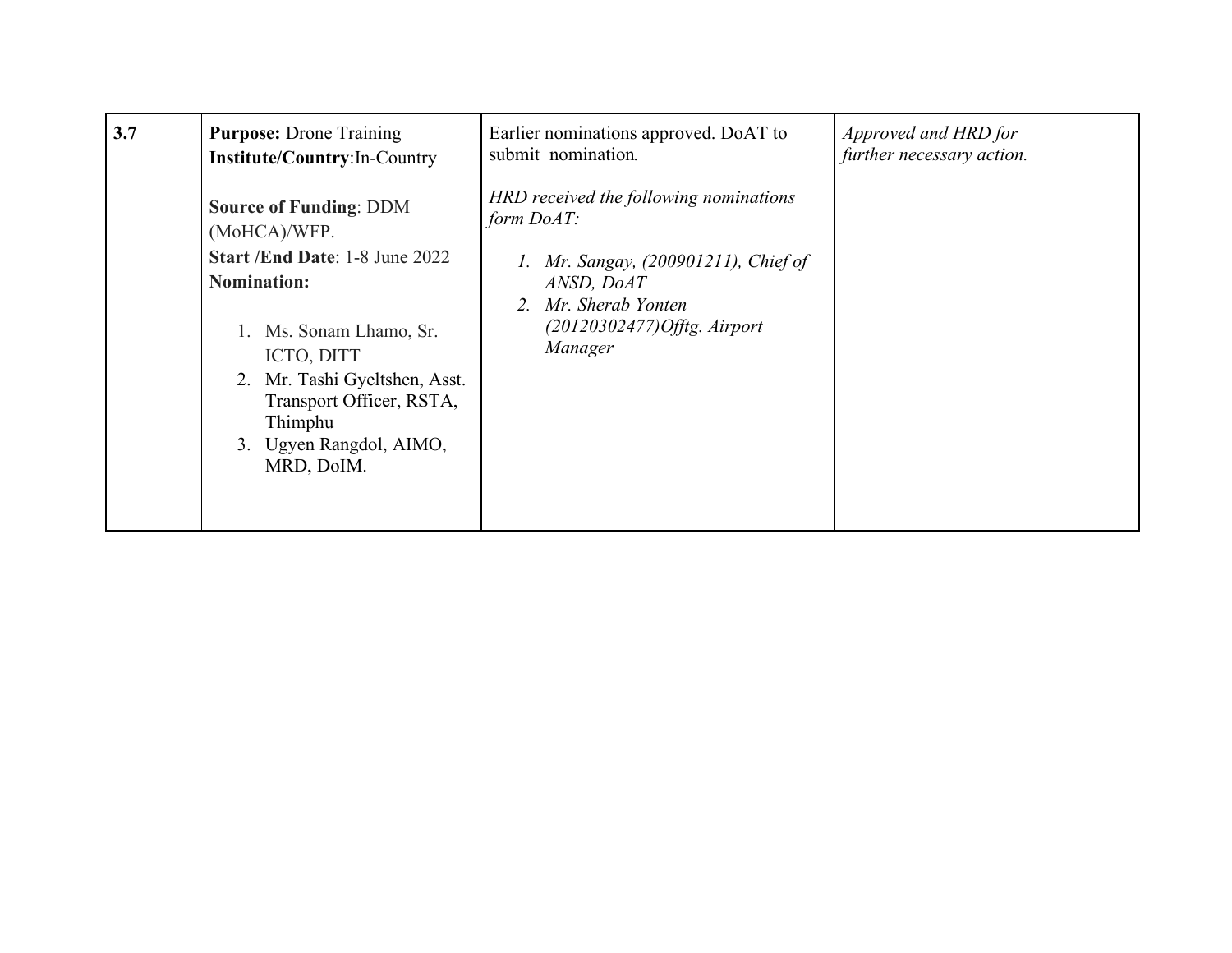| 3.10 | <b>Purpose: Second BIMSTEC</b>                  | MHRC directed PPD and RSTA to discuss  | <i>Approved</i> |
|------|-------------------------------------------------|----------------------------------------|-----------------|
|      | working group meeting to finalize               | the nomination. Numbers to attend may  |                 |
|      | agreement on maritime transport                 | accordingly be determined.             |                 |
|      | cooperation.                                    | HRD received the following nominations |                 |
|      | <b>Institute/Country: Virtual</b>               | from PPD and RSTA;                     |                 |
|      |                                                 | Sonam Dorji, Sr. Legal Officer, PPD    |                 |
|      | <b>Source of Funding: NA (Virtual</b><br>event) | Chedup Dorji, Sr. Planning Officer,    |                 |
|      |                                                 | <b>PPD</b>                             |                 |
|      | Start /End Date: 17th May 2022                  | Ugyen Norbu, Executive Engineer,       |                 |
|      |                                                 | TMD, RSTA                              |                 |
|      |                                                 |                                        |                 |

## **Agenda 4: Short Term Trainings/ Invitations**

| <b>SI</b> | Agenda: | <b>Background/Objectives</b> | <b>MHRC</b> further |
|-----------|---------|------------------------------|---------------------|
| No.       |         |                              | directives          |
|           |         |                              |                     |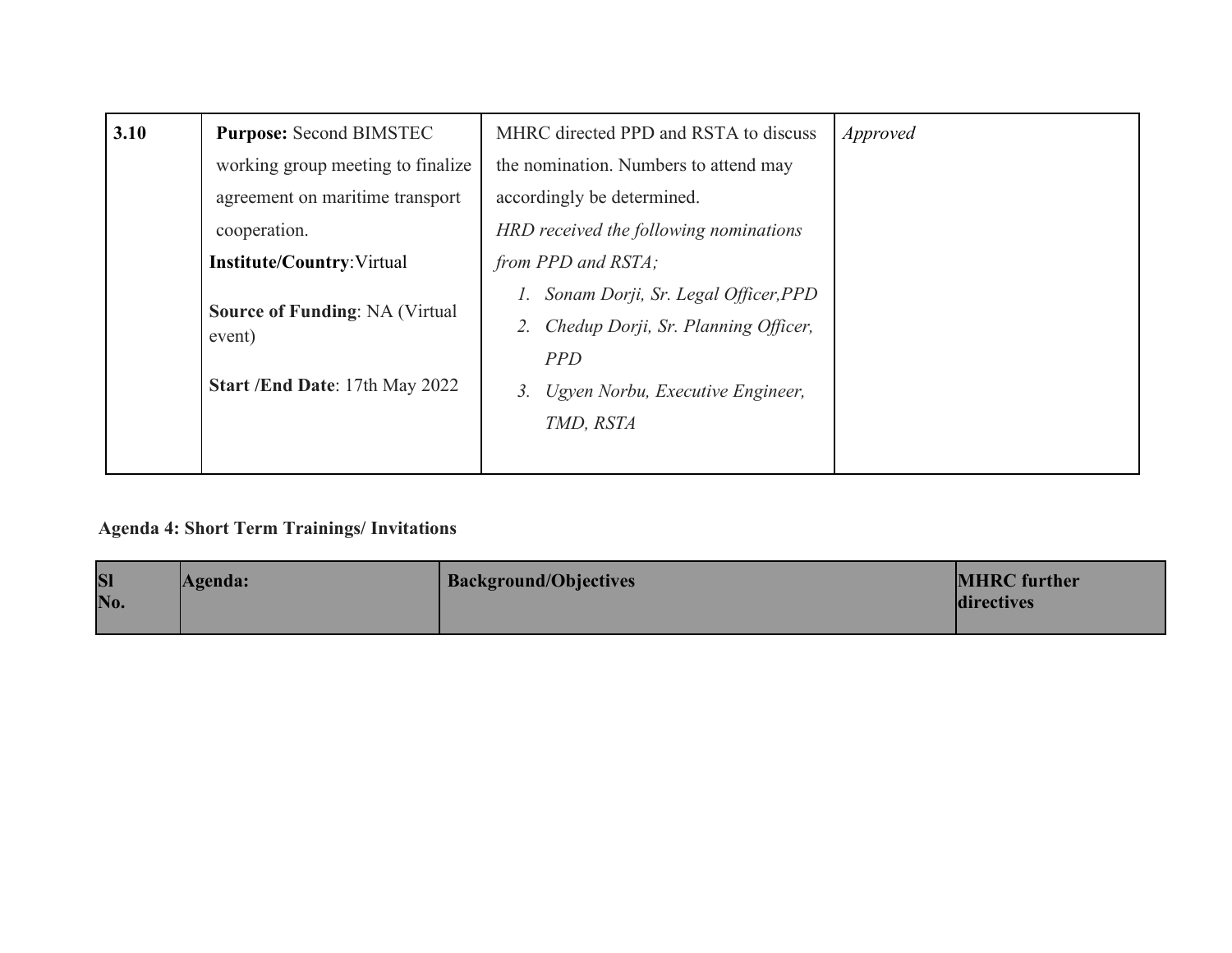| 4.1 | <b>Purpose:</b> Training on Result-<br>based Management (RBM)<br><b>Institute/Country:</b> Institute for<br>Management Studies Ltd.<br>$(IMSL)/In-Country$<br><b>Source of Funding: DoIM</b><br>overall Savings (RGoB)<br><b>Start /End Date: Tentatively</b><br>$30th$ May to $3rd$ June, 2022 (5) | To equip young officers with project management skills which is<br>now known as Result-based Management as these officers handle,<br>manage, and develop programs and projects in the future. These<br>officers have not availed such training before. The details of the<br>Training are attached separately for reference.<br>It is relevant for the preparation of the 13 FYP and none of the<br>officials have undergone the RBM training. The RBM training is<br>beneficial for program management for the DoIM officials. | Approved. |
|-----|-----------------------------------------------------------------------------------------------------------------------------------------------------------------------------------------------------------------------------------------------------------------------------------------------------|---------------------------------------------------------------------------------------------------------------------------------------------------------------------------------------------------------------------------------------------------------------------------------------------------------------------------------------------------------------------------------------------------------------------------------------------------------------------------------------------------------------------------------|-----------|
|     | days).                                                                                                                                                                                                                                                                                              | Submitted for MHRC's approval.                                                                                                                                                                                                                                                                                                                                                                                                                                                                                                  |           |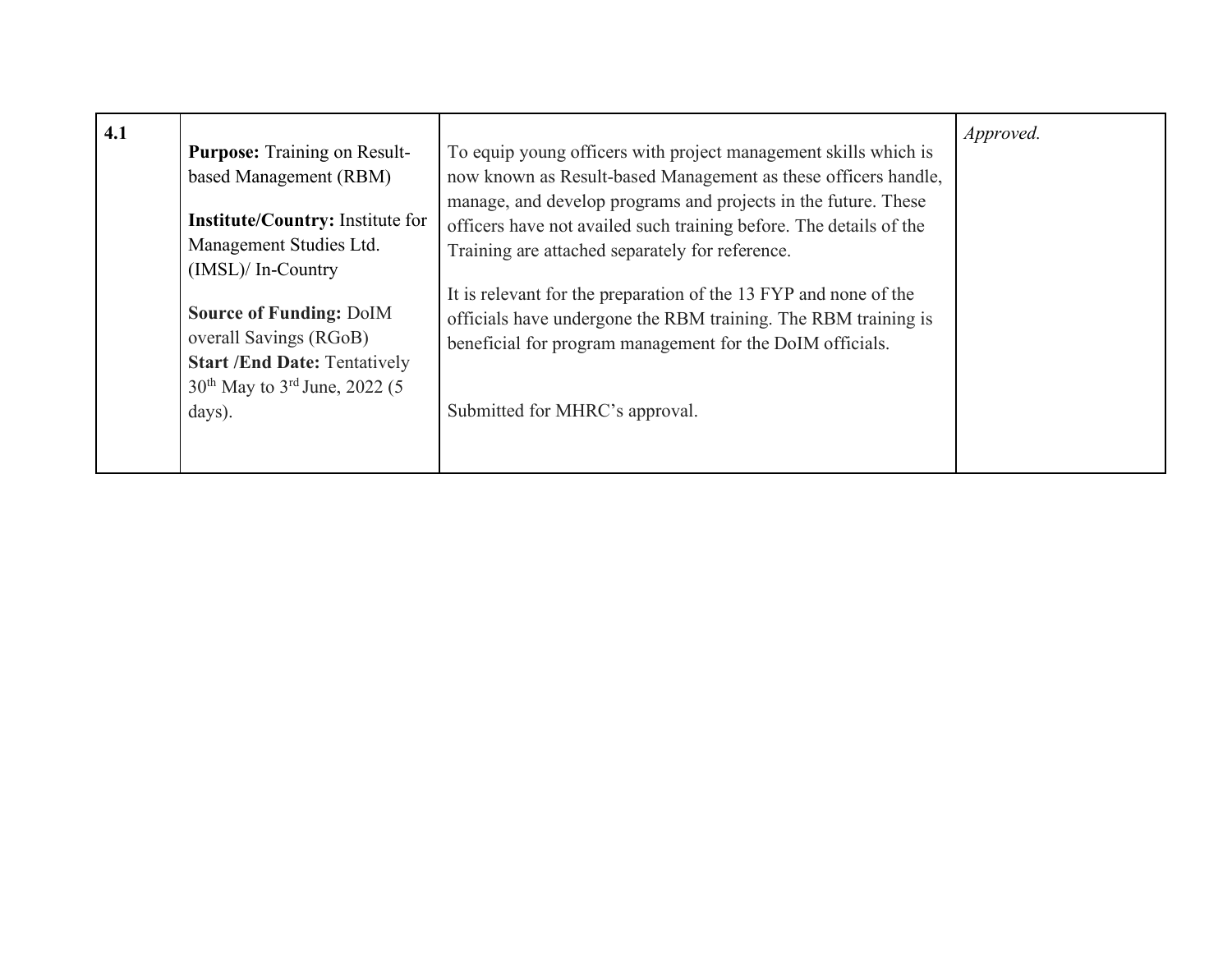| 4.2 |                                     |                                                                    | Approved. |
|-----|-------------------------------------|--------------------------------------------------------------------|-----------|
|     | <b>Purpose:</b> Invitation to the   | World Telecommunication Development Conferences (WTDCs)            |           |
|     | World Telecommunication             | is convened in the period between two Plenipotentiary              |           |
|     | Development Conference              | Conferences to consider topics, projects and programmes            |           |
|     | $(WTDC-21)$                         | relevant to telecommunication development. WTDCs set the           |           |
|     |                                     | strategies and objectives for the development of                   |           |
|     | Institute/Country: Kigali,          | telecommunication/ICT, providing direction and guidance to the     |           |
|     | Rwanda                              | ITU Telecommunication Development Sector (ITU-D). The              |           |
|     |                                     | theme selected for the upcoming WTDC is "Connecting the            |           |
|     | <b>Source of Funding: ITU</b>       | unconnected to achieve sustainable development".                   |           |
|     |                                     |                                                                    |           |
|     | Start/End Date: 6th -16th June      | WTDC will be preceded by the Generation Connect Global             |           |
|     | 2022.                               | Youth Summit, which will also be convened in Kigali, Rwanda,       |           |
|     | <b>Nomination:</b>                  | from 2 to 4 June 2022. The Summit, the first of its kind, is an    |           |
|     |                                     | exciting opportunity to foster sustainable innovation and digital  |           |
|     | 1. Mr. Karma Sangay, Chief          | inclusion which will provide youth representatives from across     |           |
|     | Program Officer, Infrastructure     | the world with the opportunity to build new digital skills, debate |           |
|     | Division, DITT                      | and network with global decision-makers of the ICT sector. The     |           |
|     |                                     | outputs of the Youth Summit will serve as important inputs to the  |           |
|     |                                     | global policymaking WTDC.                                          |           |
|     |                                     |                                                                    |           |
|     | <b>Link to Detailed Information</b> | There is no cost implication to RGoB.                              |           |
|     |                                     |                                                                    |           |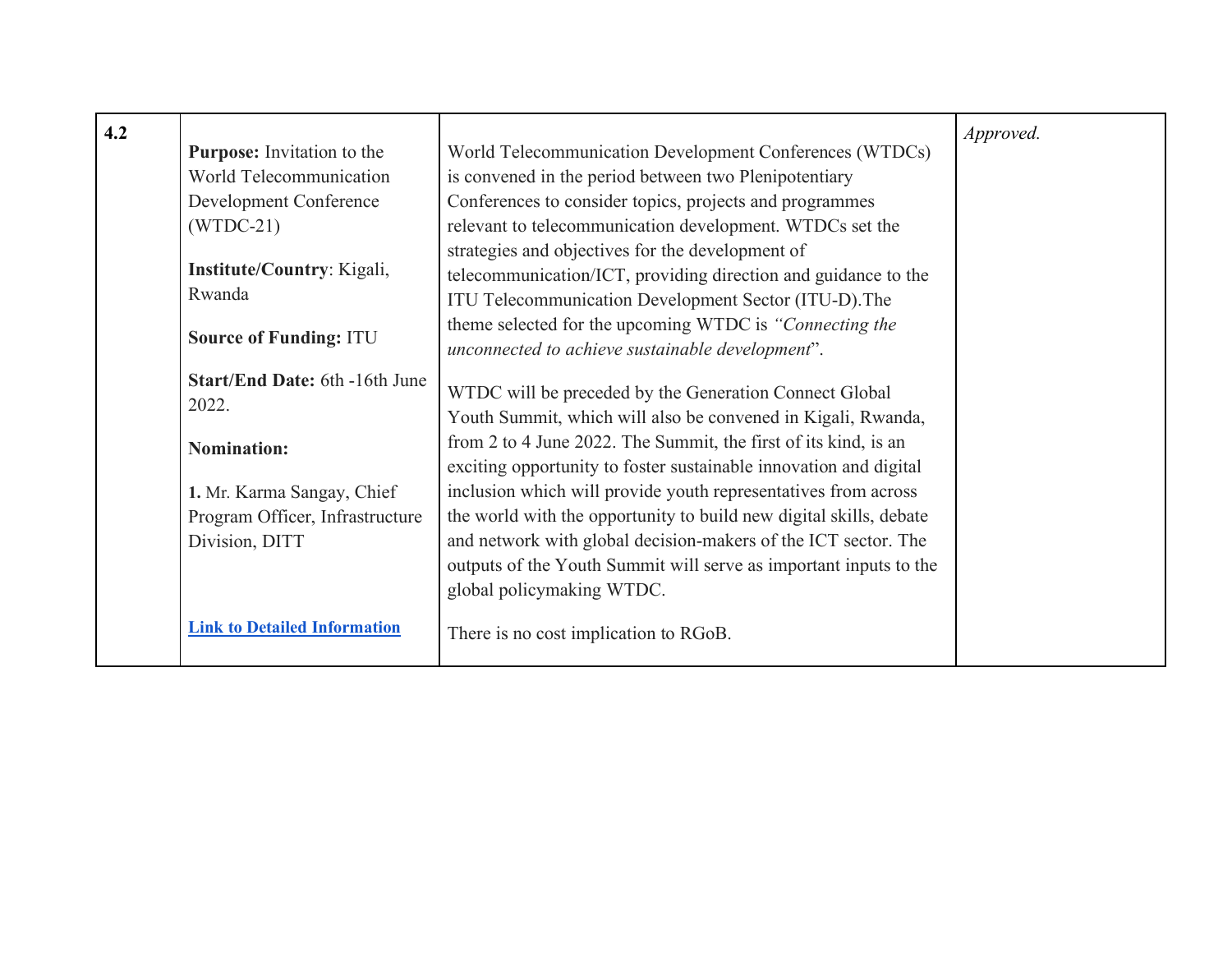| 4.3 | <b>Purpose: First Generation</b><br><b>Connect Youth Summit 2022</b><br>under the WTDC's theme<br>"Connecting the unconnected to<br>achieve sustainable<br>development".              | <b>Background</b><br>The Generation Connect Global Youth Summit will focus on<br>meaningful youth engagement, consultations, collaboration,<br>empowerment, participation and calls for action, aimed at<br>bringing the voices of young people into WTDC.                                                                                                                                                                                                                                                                                            | <b>MHRC</b> directed<br>DITT to identify<br>a relevant youth<br>officer in the age<br>group from<br>across<br>government<br>agencies. |
|-----|---------------------------------------------------------------------------------------------------------------------------------------------------------------------------------------|-------------------------------------------------------------------------------------------------------------------------------------------------------------------------------------------------------------------------------------------------------------------------------------------------------------------------------------------------------------------------------------------------------------------------------------------------------------------------------------------------------------------------------------------------------|---------------------------------------------------------------------------------------------------------------------------------------|
|     | Institute/Country: Kigali,<br>Rwanda<br><b>Source of Funding: ITU</b><br><b>Start/End Date: 2 to 4 June</b><br>2022 (deadline to nominate one<br>youth from Bhutan 18th May,<br>2022) | The Generation Connect Global Youth Summit will be in a<br>hybrid format, combining physical and virtual participation.<br>Youth aged 18-29 are invited to participate physically and youth<br>aged 15-29 may participate virtually. As an outcome of the<br>Summit, a Youth Declaration will be submitted to world leaders<br>at the WTDC, and their participation in the Summit will<br>encourage youth participants to go back to their countries,<br>communities and organizations and redouble their efforts as<br>global digital change makers. |                                                                                                                                       |
|     |                                                                                                                                                                                       | Additionally, it would be greatly appreciated if the nominated<br>youth is recognized or awarded for his/her work involving digital<br>technology in Bhutan.                                                                                                                                                                                                                                                                                                                                                                                          |                                                                                                                                       |